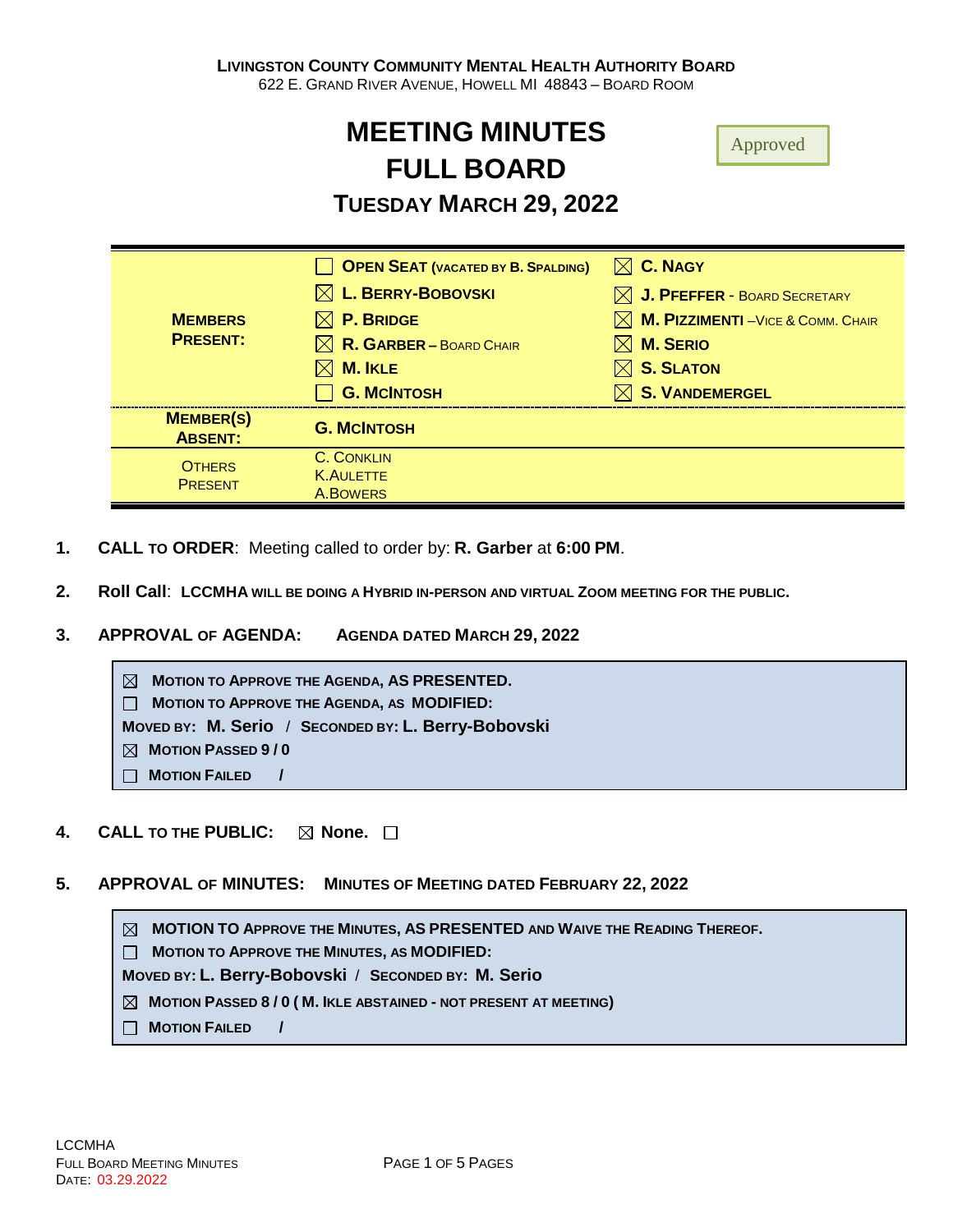# **6. BOARD ADMINISTRATION:**  $\Box$  **None**  $\boxtimes$  **Item(s)** Noted Below

- a) Per-Diem for Special Meetings / Functions:  $\boxtimes$  None  $\Box$  Items Noted Below
- b) Event Announcement(s): □ None **If Item(s) Noted Below** 
	- Genesis House No Minds Left Behind 5k Run / Walk May 7, 2022 Fowlerville, MI
	- Full Board Meeting for April 26, 2022 moved to 622 Building will be rescheduled at the new Genesis House location at a later date
	- Town Hall Meeting: May 10, 2022 at the LESA Building in Howell at 5:30 pm
- c) Livingston County Board of Commissioners: Resolution 2022-02-020 Approving Appointment to the LCCMHA Board: C. Nagy……………………………Term Expires 12/31/2024
- d) Informational Appointment will be made at May 31, 2022 Full Board Meeting CMHPSM Appointment of Livingston County CMH Board Member(S) Effective July 1, 2021-by R. Garber,Board Chair: Mary Serio 3 Year Term (Term began 07/1/2021 - Expires 06/30/2024)

| Roxane Garber        | 2 Year Term (Term began 07/1/2020 - Expires 06/30/2023) |
|----------------------|---------------------------------------------------------|
| <b>Sharon Slaton</b> | 1 Year Term (Term began 07/1/2019 - Expires 06/30/2022) |

# 7. **CONSENT AGENDA:**

Removal of item(s) from the Consent Agenda:  $\boxtimes$  None  $\Box$  Items Noted Below

#### **CONSENT AGENDA APPROVAL**

Discussion was held.

#### **MOVED BY: M. Pizzimenti** / **SECONDED BY: S. Slaton**

Motion to accept and approve the consent agenda, as presented. (Items referenced below).

- **MOTION PASSED 9 / 0**  $\boxtimes$
- $\Box$ **MOTION FAILED /**

#### a) **WALLOON LAKE RECOVERY LODGE DBA BEAR RIVER HEALTH – FY21 CONTRACT AMENDMENT #1 (2 ACTIONS) (REF. W&M AG. #: 2)**

Motion #1 to approve FY22 Contract Amendment #1 between LCCMHA and Walloon Lake Recovery Lodge d/b/a Bear River Health for corrected H0019 W5 premium pay rate as presented. Effective 3/1/2022 to 9/30/2022.

Motion#2 to approve FY22 Contract Amendment #1 between LCCMHA and Walloon Lake Recovery Lodge d/b/a Bear River Health for SUD services with the W7 modifier at rates presented. Effective 4/1/2022 to 9/30/2022.

# b) **FY22 CHRT SIM SUBRECIPIENT CONTRACT FOR COMMUNITY HEALTH WORKERS (REF. W&M AG. #: 3)**

Motion to approve the SIM Hublet Subcontract Agreement between the Center for Healthcare and Transformation and Livingston County Community Mental Health Authority for 2 (two) Community Health Workers in the amount of \$147,180.03. Effective 10/1/2021 to 9/30/22.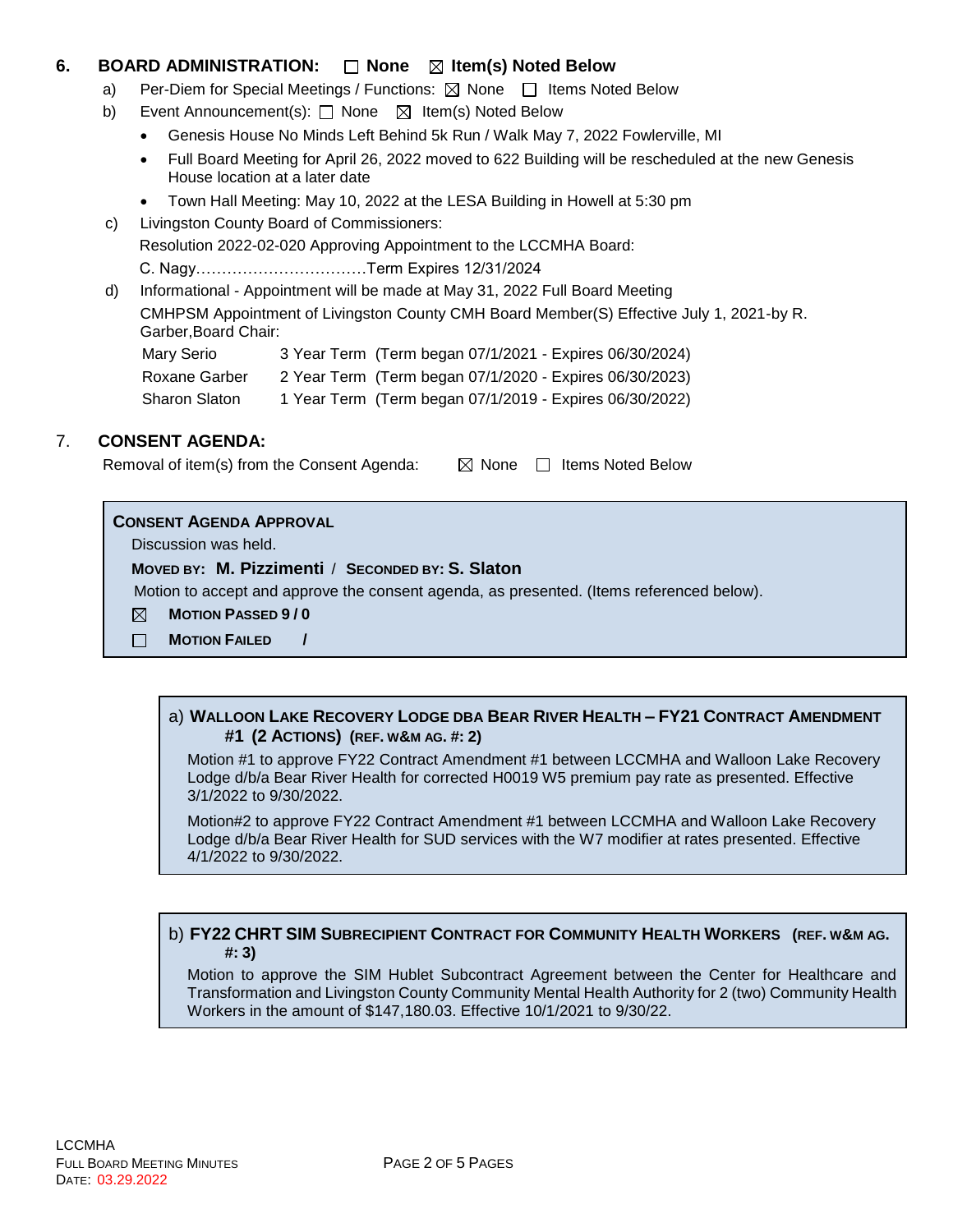# c) **FY22 CHRT SIM SUBCONTRACT FOR MI COMMUNITY CARE (REF. W&M AG. #: 4)**

Motion to approve the SIM Hublet Subcontract Agreement between the Center for Healthcare and Transformation and Livingston County Community Mental Health Authority for MI Community Care in the amount of \$65,649.41. Effective 10/1/2021 to 9/30/22.

d) ST. LOUIS CENTER - FY22 CONTRACT - LICENSED RESIDENTIAL - I/DD (REF. W&M AG. #: 5) Motion to approve FY22 Contract between LCCMHA and St. Louis Center for licensed residential, personal care and respite services at rates presented. Effective 4/1/2022 to 9/30/2022.

#### e) **FY22 CONTRACT LAURA MYERS-MESKE, LMSW (REF. W&M AG. #: 6)**

Motion to approve FY22 Contract between LCCMHA and Laura Myers-Meske for therapy services at rates presented. Effective 4/1/2022 to 9/30/2022.

#### f) FY22 CONTRACT KELSEY JUETT, MT (JOYFUL NOISE LLC) (REF. W&M AG. #: 7)

Motion to approve FY22 Contract between LCCMHA and Kelsey Juett (Joyful Noise LLC) for music therapy services at rates presented. Effective 4/1/2022 to 9/30/2022.

#### g) **MEMO: 2022 TOWN HALL MEETING LOCATION AND COST (REF. W&M AG. #: 8)**

Motion to approve the 2022 Annual Town Hall meeting at the LESA Building located in Howell with costs not to exceed \$900.00.

# h) **CMHPSM REVISED POLICY #355: COUNTY OF FINANCIAL RESPONSIBILTY WITHIN THE CMHPSM PIHP (REF. W&M AG. #: 11)**

Motion to approve revised CMHPSM Policy #355: County of Finanical Responsibility within the CMHPSM PIHP, as presented.

#### i) **CMHPSM REVISED POLICY #383: CUSTOMER SERVICES POLICY (REF. W&M AG. #: 12)**

Motion to approve revised CMHPSM Policy #383: Customer Services Policy, as presented.

# j) **CMHPSM REVISED POLICY #577: NOTICE OF PRIVACY CONSUMER COMPLAINTS FOR PROTECTED HEALTH INFORMATION (REF. W&M AG. #: 13)**

Motion to approve revised CMHPSM Policy #577: Notice of Privacy Consumer Complaints for Protected Health Information, as presented.

#### k) **LCCMHA REVISED POLICY #214: TEMPORARY EMERGENCY LEAVE POLICY - COVID-19 (REF. W&M AG. #: 14)**

Motion to approve revised LCCMHA Policy #214: Temporary Emergency Leave Policy - COVID-19, as presented.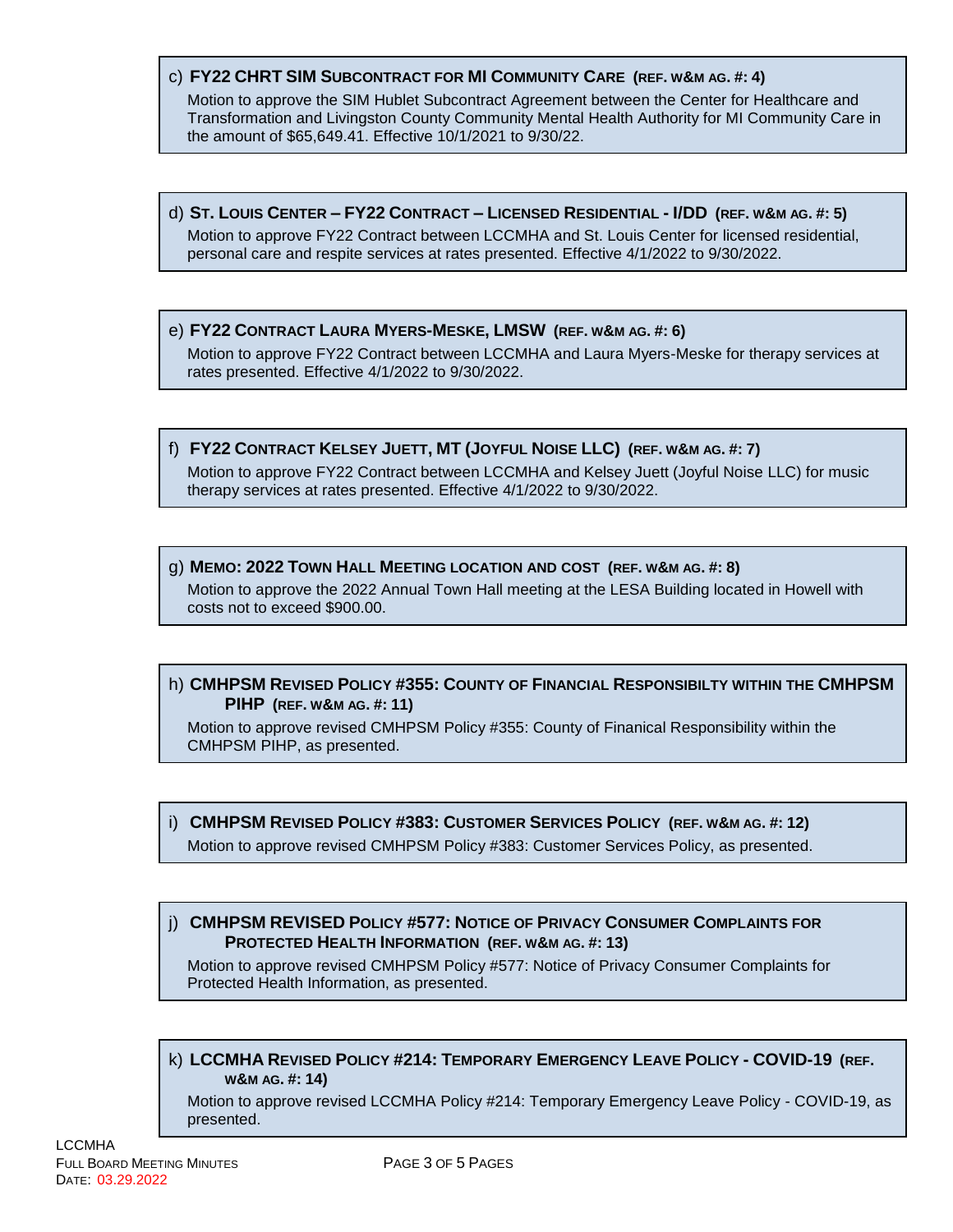#### l) **MEMO: REQUESTING THE CREATION OF TWO FULL-TIME MENTAL HEALTH ASSISTANT POSITIONS FUNDED THROUGH THE FY22 CHRT SIM SUBRECIPIENT CONTRACT FOR COMMUNITY HEALTH WORKERS (REF. W&M AG. #: 16)**

Motion to approve to create two regular full-time Mental Health Assistant positions (R044) in the MI-A Complex Care program, effective 4/1/22.

#### m) **ADVANCE ABA CARE FY21 & FY22 CONTRACT AMENDMENT #1 - ADDING SPEECH SERVICES (REF. W&M AG. #: 17)**

Motion to approve FY21 and FY22 Contract Amendment #1 between LCCMHA and Advance ABA Care to add Speech and Language services at rates presented. Effective 4/1/2022 to 9/30/2022

# 8. **EXECUTIVE DIRECTOR'S REPORT:**

- a) Delegated Contract Approach March, 2022 Report / Informational
- b) Wait List Update / Informational
- c) Agency & Community Updates / Informational
- d) MDHHS Behavioral Health Restructuring Presentation / Informational

# 9. **WAYS & MEANS COMMITTEE – MOTION RECOMMENDATIONS:**

The Minutes of the March 22, 2022 meeting of Ways & Means Committee were presented for review.

# 10. **CMHPSM (REGION 6):** □ None ⊠ Item(s) Noted Below

- a) Event Announcement(s): □ None △ Items Noted Below
	- Next Regional Board Meeting Date: 04/13/2022
	- Draft Minutes 03/09/2022

# 11. **CMHAM:** □ None ⊠ Item(s) Noted Below

- a) Event Announcement(s):  $\Box$  None  $\boxtimes$  Items Noted Below
	- 2022 Annual PAC Campaign
- b) CMHAM testimony to House Health Care Committee on Whiteford Behavioral Health Bills / Informational
- c) CMHAM statements to refute and respond to Health Plans and supporters of the Shirkey Bills / Informational

# 12. **BOARD CORRESPONDENCE:** □ None ⊠ Item(s) Noted Below

#### 13. **NEW BUSINESS:**  $\boxtimes$  **None**  $\Box$  **Item(s) Noted Below**

# 14. OLD BUSINESS:  $\Box$  None  $\boxtimes$  Item(s) Noted Below

a) Parking Lot Items:

1. Senator Lana Theis, Representatives Bob Bezotte and Anne Bollin to be contacted to schedule participation at a LCCMHA Board meeting.

2. Board would like to discuss LCCMHA Finance funding in more detail after COVID-19 restriction is lifted.

3. Board would like to discuss Agency audits in more detail after COVID-19.

4. Board member requested information brought back to LCCMHA Board on if additional pass through to the CMHPSM provider network providers helped maintain staffing levels.